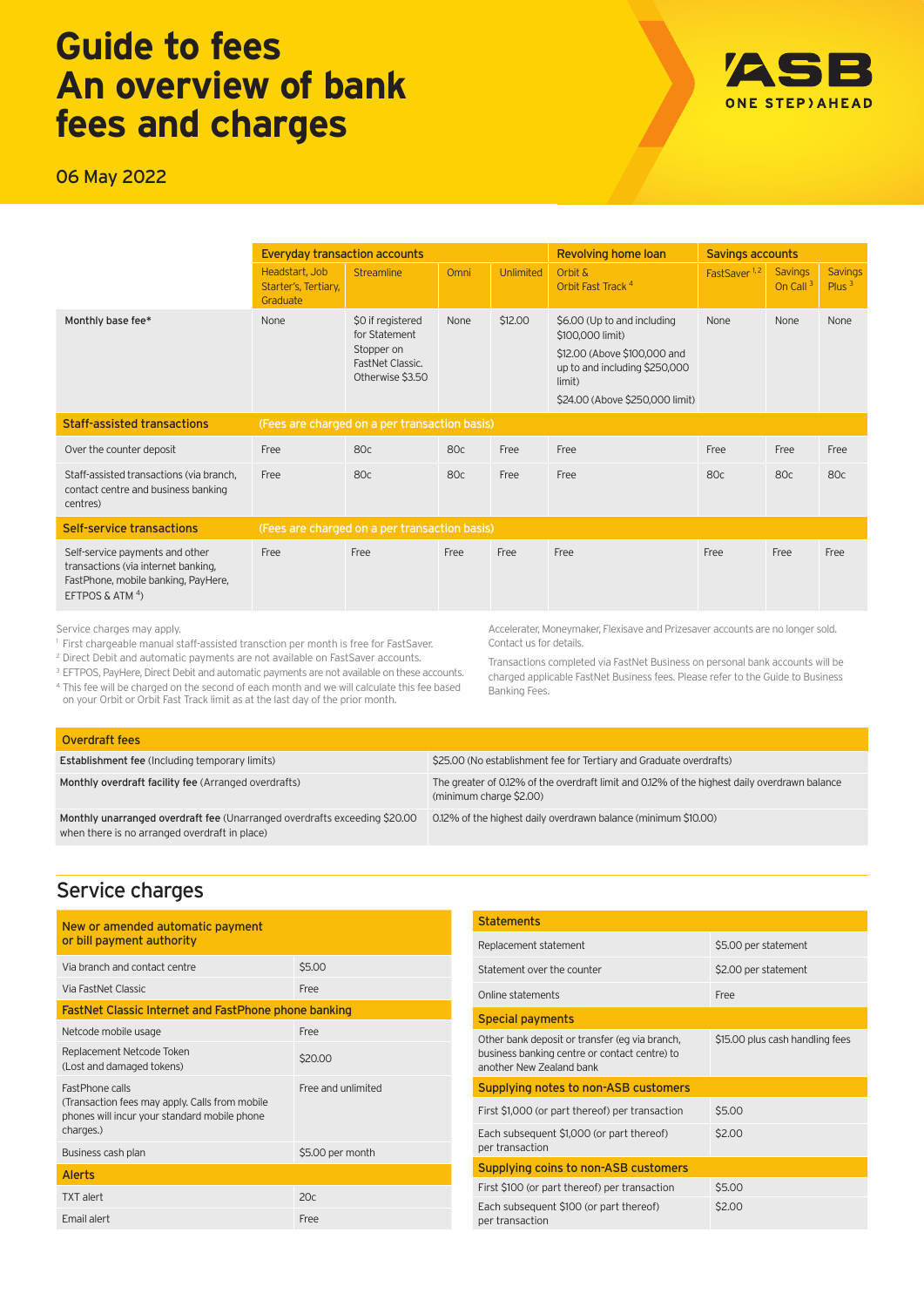## Service charges continued

| Contact centre high use                            |                                             |
|----------------------------------------------------|---------------------------------------------|
| First 5 calls per month per person                 | Free                                        |
| Subsequent calls<br><b>Staff-assisted searches</b> | \$2.00 per call                             |
| Signature checking / faxing fee                    | \$15,00                                     |
| Document searches                                  | \$60 per hour<br>$(515.00 \text{ minimum})$ |
|                                                    |                                             |
| Clever Kash                                        |                                             |
| \$50<br>Clever Kash replacement fee                |                                             |

## Visa Debit card fees

| Card fee               | \$5.00 per 6 months                    |
|------------------------|----------------------------------------|
| Overseas card delivery | Applicable courier service fee applies |

# Important information about card fees when you use it overseas

| Will either first be converted into US dollars and then into New Zealand dollars or converted directly into New Zealand dollars at an<br>exchange rate selected by Visa from available wholesale rates (or, if applicable, the Government mandated rate) |  |  |  |
|----------------------------------------------------------------------------------------------------------------------------------------------------------------------------------------------------------------------------------------------------------|--|--|--|
| Offshore Service Margins of 2.10% are charged on the converted New<br>Zealand dollar amount of each transaction                                                                                                                                          |  |  |  |
| The converted amount and the Offshore Service Margins will appear on your statement.                                                                                                                                                                     |  |  |  |
| You will be charged ASB FastCash card fees and margins if you select cheque or savings when using your ASB credit card overseas.                                                                                                                         |  |  |  |
| An overseas transaction is a transaction made in a currency other than New Zealand dollars.                                                                                                                                                              |  |  |  |
|                                                                                                                                                                                                                                                          |  |  |  |

# Credit card account fees

|                                  | Visa Light<br>Fee per 6 months | <b>Visa Rewards</b><br>Fee per 6 months | <b>Visa Platinum Rewards</b><br>Fee per 6 months |
|----------------------------------|--------------------------------|-----------------------------------------|--------------------------------------------------|
| Individual account fee           | N/A                            | \$20,00                                 | \$40,00                                          |
| Joint account fee Per person N/A |                                | \$13,00                                 | \$27.50                                          |
| Additional card fee Per card     | N/A                            | \$6.00                                  | \$15.00                                          |

Fees are charged to the principal cardholder's account.

|                                            | <b>Visa Classic</b><br>Fee per 6 months | Visa Gold<br>Fee per 6 months | <b>Mastercard</b><br>Fee per 6 months | <b>Gold Mastercard</b><br>Fee per 6 months | Low Interest<br><b>Mastercard</b><br>Fee per 3 months | Low Interest<br><b>Mastercard</b><br>(with True Rewards)<br>Fee per 3 months |
|--------------------------------------------|-----------------------------------------|-------------------------------|---------------------------------------|--------------------------------------------|-------------------------------------------------------|------------------------------------------------------------------------------|
| Individual account fee                     | \$12,00                                 | \$40.00                       | \$12,00                               | \$40.00                                    | \$15.00                                               | \$17.50                                                                      |
| Joint account fee Per person               | \$9.00                                  | \$27.50                       | \$9.00                                | \$27.50                                    | \$8.50                                                | \$9.75                                                                       |
| Additional card fee Per card               | \$6.00                                  | \$15.00                       | \$6.00                                | \$15.00                                    | \$2.00                                                | \$2.00                                                                       |
| True Rewards fee<br>For each card enrolled | N/A                                     | \$0                           | \$10.00                               | \$10.00                                    | N/A                                                   | \$5.00                                                                       |

ASB no longer offers Visa Classic, Visa Gold or Mastercard cards.

## Other credit card fees

| Credit card cash advance fees (Interest will be charged from the date of the cash advance) |        |  |
|--------------------------------------------------------------------------------------------|--------|--|
| Teller assisted                                                                            | \$3.00 |  |
|                                                                                            |        |  |

| Credit card service fees |                                        |  |  |
|--------------------------|----------------------------------------|--|--|
| Overseas card delivery   | Applicable courier service fee applies |  |  |
| Copy of statement        | \$5.00 per statement                   |  |  |
| Late payment fee         | \$5.00                                 |  |  |